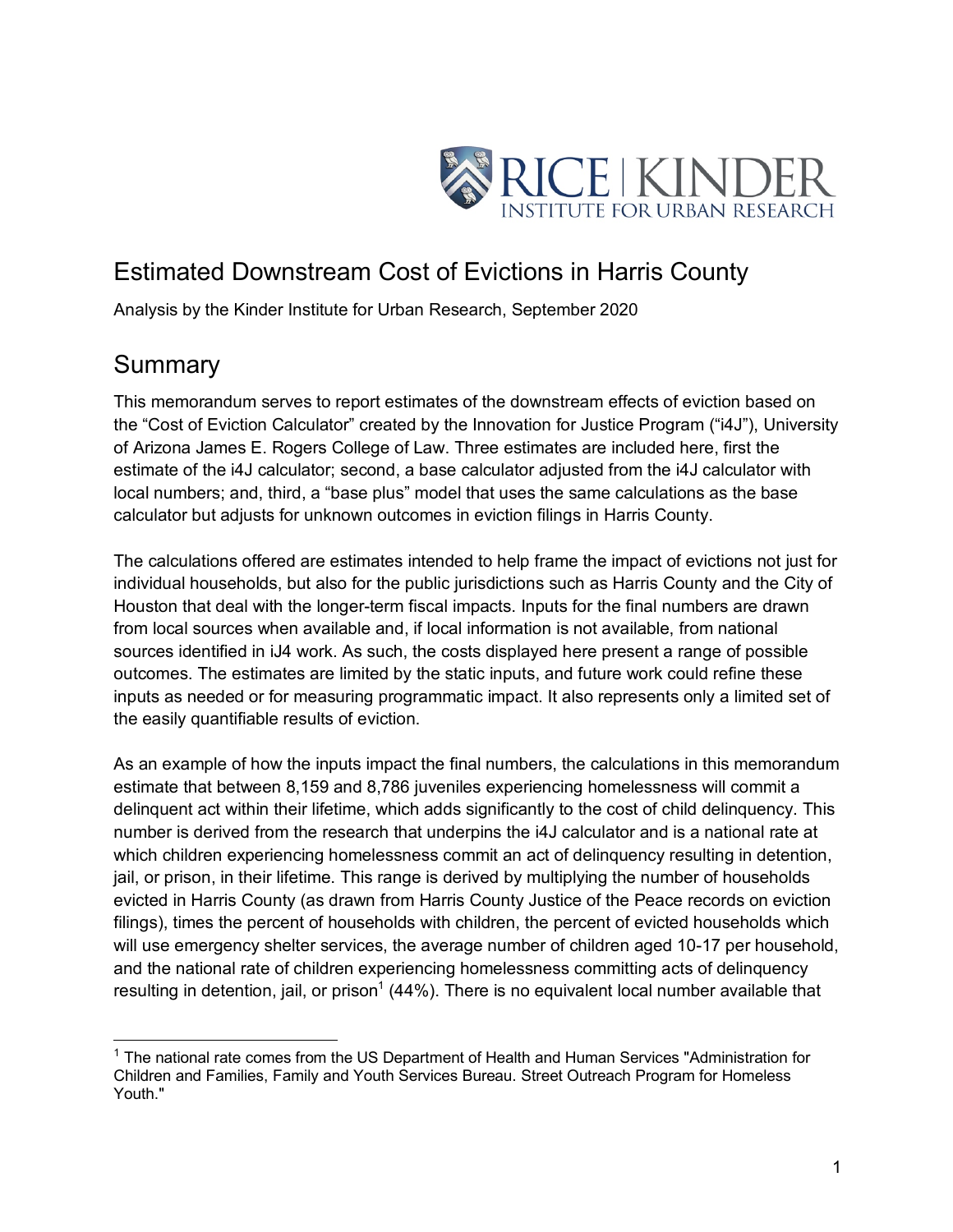we can include with confidence, but this is likely one input that could have large discrepancies in different jurisdictions.

# Cost of Eviction

Table 1 below, estimates the total cost of eviction by summing the cost of providing emergency shelter, inpatient medical care, emergency room care, providing child welfare services, and the cost of juvenile delinquency. To reiterate, the i4J estimate represents the estimate when we use their tool, as is. The "Base" represents calculations made with costs from local service providers, with adjustments to the calculator based upon our own understanding of medical and juvenile court processing in Harris County. The "Base" estimate could be considered more "accurate", or at least better reflects costs from within Harris County. Both the "Base" and "i4J" total cost estimates use eviction data for Harris County Justice of the Peace courts (where evictions totaled 35,335). The "Base Plus" uses local inputs, yet also assumes that one quarter of "unknown" outcomes, in eviction filing court records, still effectively were evictions or similar disruptive displacements. Thus these outcomes are added to the total documented eviction count (therefore we assume 38,049 evictions).

|                                                    | i4J           | <b>Base</b>   | <b>Base Plus</b> |  |
|----------------------------------------------------|---------------|---------------|------------------|--|
| <b>Total Cost</b>                                  | \$199,088,000 | \$315,680,000 | \$339,579,000    |  |
| <b>Cost of providing</b><br>emergency shelter      | \$120,210,000 | \$120,210,000 | \$129,443,000    |  |
| <b>Cost of providing</b><br>inpatient medical care | \$13,912,000  | \$22,131,000  | \$23,831,000     |  |
| <b>Cost of providing</b><br>emergency room care    | \$36,188,000  | \$36,188,000  | \$38,967,000     |  |
| Cost of providing child<br>welfare services        | \$4,527,000   | \$4,527,000   | \$4,527,000      |  |
| <b>Cost of juvenile</b><br>delinquency             | \$24,252,000  | \$132,625,000 | \$142,812,000    |  |

Table 1: Cost of Eviction in Harris County

The difference between the three calculations is in the actual inputs into each calculator. Tables 2-4 shows the inputs used in each calculation.

The major differences between the i4J and the Base calculation is that the Base estimate uses annual average cost or annual median cost per person for inpatient medical costs and juvenile delinquency costs. The i4J calculation estimates this through the cost of one medical visit and one act of juvenile delinquency times the number of medical visits and cost of a single juvenile delinquency act, respectively. The Base Plus calculation adds 25% of the "unknown outcomes"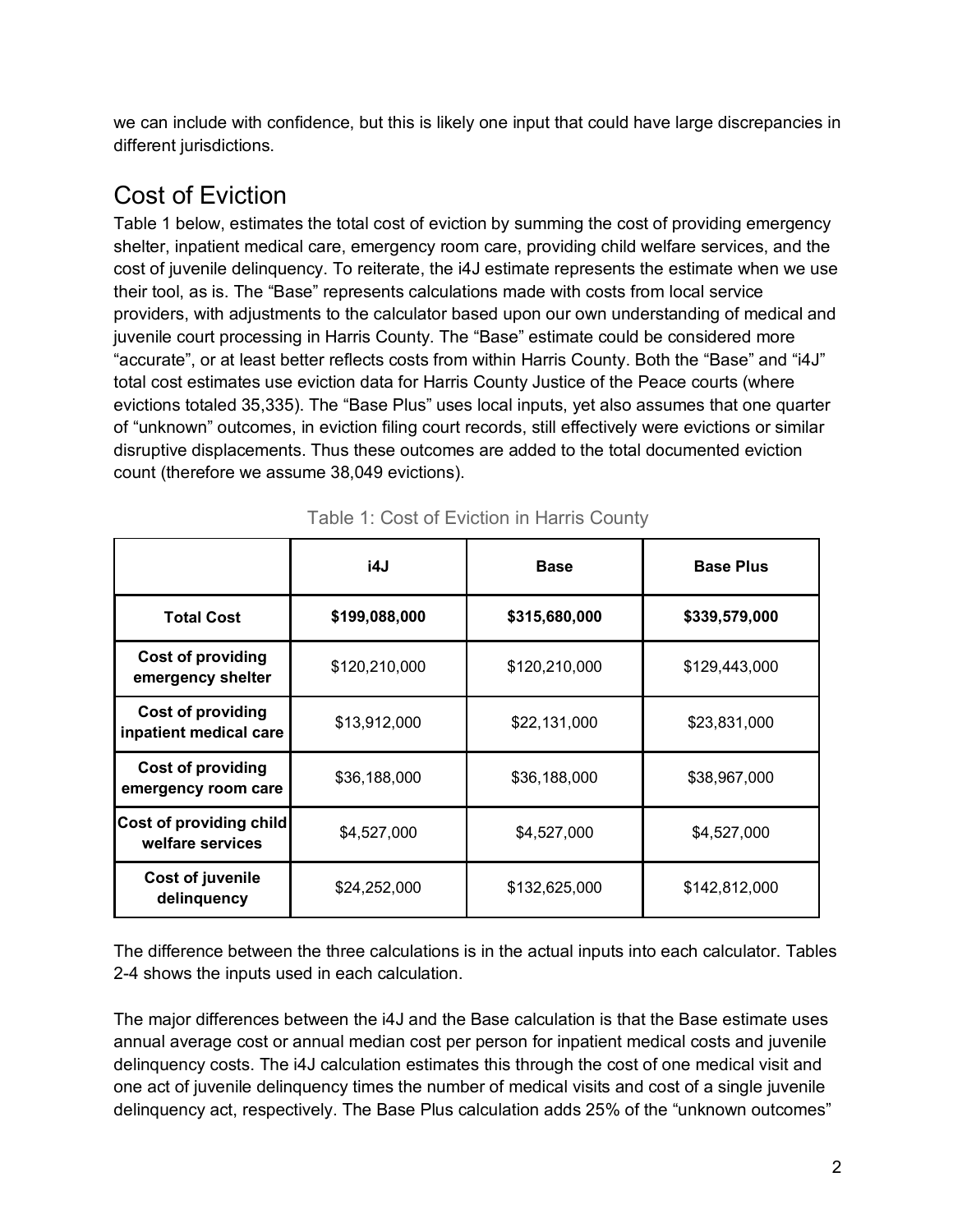in eviction filings (see here), as these might have led to a disruptive event among households though is not reflected in the data. In the tables, we highlight the changes in indicators with purple.

| # of<br><b>Evictions</b>                           | 35,335 households               |                                               |                                                                                                 |                          |  |  |  |
|----------------------------------------------------|---------------------------------|-----------------------------------------------|-------------------------------------------------------------------------------------------------|--------------------------|--|--|--|
| <b>Household</b><br><b>Size</b>                    | 2.88 persons per household      |                                               |                                                                                                 |                          |  |  |  |
| Shelter<br><b>Costs</b>                            | 25% needing shelter             | \$75 cost of one stay<br>63 day stay per year |                                                                                                 |                          |  |  |  |
| Inpatient<br><b>Medical</b><br><b>Costs</b>        | 3% usage rate                   | $$2,604$ cost of one<br>visit                 | 7 visits per year                                                                               |                          |  |  |  |
| <b>Emergency</b><br><b>Room Costs</b>              | 18% usage rate                  | \$2,032 cost of one<br>visit                  | 4 visits per year                                                                               |                          |  |  |  |
| <b>Child</b><br><b>Welfare</b><br><b>Costs</b>     | \$257,213,183 spent<br>per year | 11% covered locally                           | 16% caused by "inadequate housing"                                                              |                          |  |  |  |
| <b>Child</b><br><b>Delinquency</b><br><b>Costs</b> | 38% of households<br>w/children | 0.84 children aged 10-<br>17 in a household   | 44% of children<br>experiencing<br>homelessness committing<br>an act of Juvenile<br>Delinguency | \$19,455 cost of one act |  |  |  |

#### Table 2: Inputs in the original i4J calculation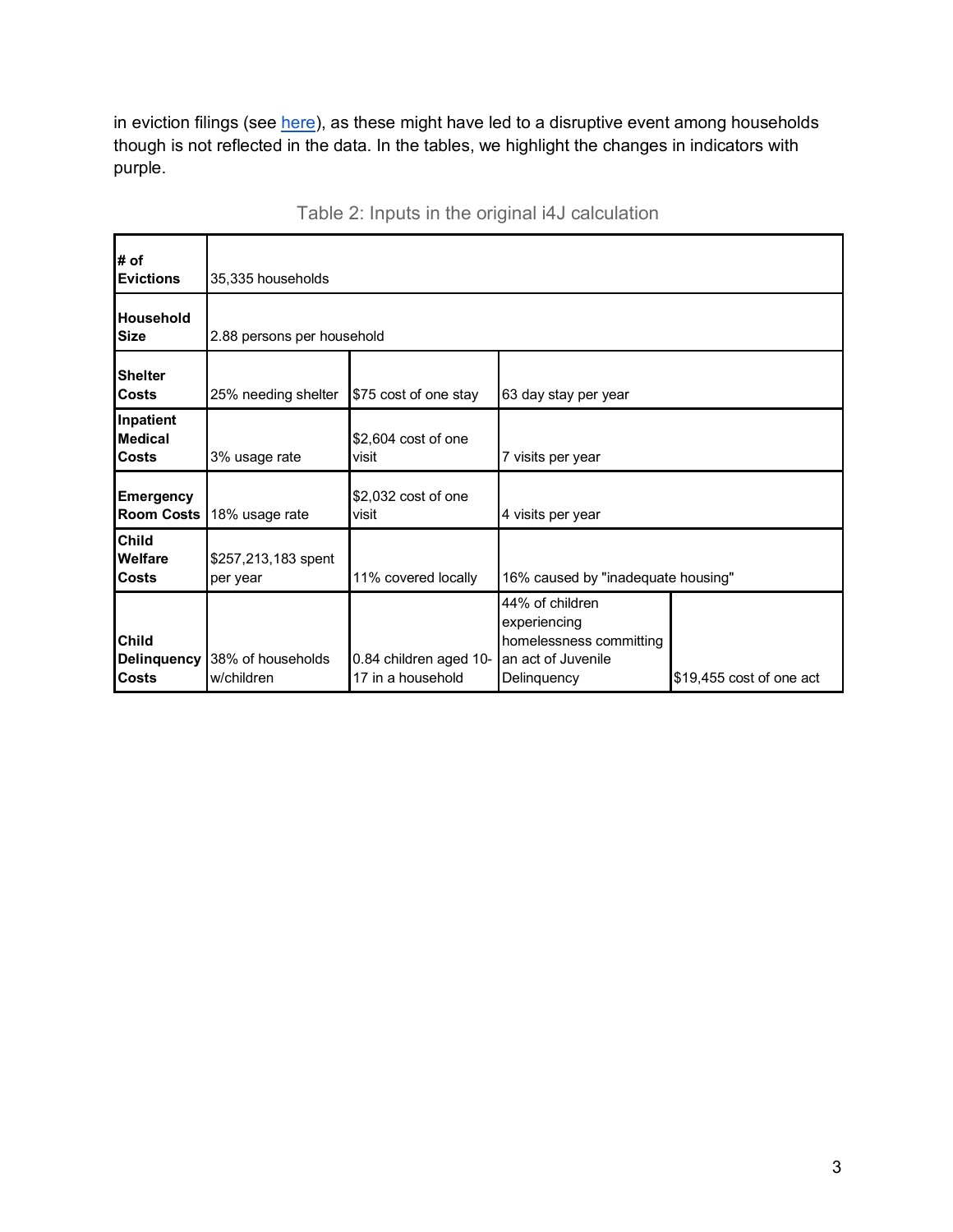| # of<br><b>Evictions</b>                           | 35,335 households               |                                                                                                   |                                                                                                                                           |  |  |  |
|----------------------------------------------------|---------------------------------|---------------------------------------------------------------------------------------------------|-------------------------------------------------------------------------------------------------------------------------------------------|--|--|--|
| Household<br>Size                                  |                                 | 2.88 persons per household                                                                        |                                                                                                                                           |  |  |  |
| Shelter<br><b>Costs</b>                            | 25% needing shelter             | \$75 cost of one stay                                                                             | 63 day stay per year                                                                                                                      |  |  |  |
| Inpatient<br><b>Medical</b><br><b>Costs</b>        | 3% usage rate                   | \$28,996 average annual cost per person for mental health and hospital<br>inpatient medical costs |                                                                                                                                           |  |  |  |
| <b>Emergency</b><br><b>Room Costs</b>              | 18% usage rate                  | \$2,032 cost of one<br>visit                                                                      | 4 visits per year                                                                                                                         |  |  |  |
| <b>Child</b><br><b>Welfare</b><br><b>Costs</b>     | \$257,213,183 spent<br>per year | 11% covered locally                                                                               | 16% caused by "inadequate housing"                                                                                                        |  |  |  |
| <b>Child</b><br><b>Delinquency</b><br><b>Costs</b> | 38% of households<br>w/children | 0.84 children aged 10-<br>17 in a household                                                       | \$46,813 median annual juvenile probation cost<br>including residential supervision, community<br>supervision, and court and intake costs |  |  |  |

#### Table 3: Inputs in the base model adjusted from the i4J model

#### Table 4: Inputs in the base plus model

| # of<br><b>Evictions</b>                       | 38,049 households plus 25% of unknown outcomes |                                                                                                   |                                                                                                                                           |  |  |  |
|------------------------------------------------|------------------------------------------------|---------------------------------------------------------------------------------------------------|-------------------------------------------------------------------------------------------------------------------------------------------|--|--|--|
| <b>Household</b><br>Size                       |                                                | 2.88 persons per household                                                                        |                                                                                                                                           |  |  |  |
| <b>Shelter</b><br>Costs                        | 25% needing shelter                            | \$75 cost of one stay<br>63 day stay per year                                                     |                                                                                                                                           |  |  |  |
| Inpatient<br><b>Medical</b><br><b>Costs</b>    | 3% usage rate                                  | \$28,996 average annual cost per person for mental health and hospital<br>inpatient medical costs |                                                                                                                                           |  |  |  |
| <b>Emergency</b><br><b>Room Costs</b>          | 18% usage rate                                 | \$2,032 cost of one<br>visit                                                                      | 4 visits per year                                                                                                                         |  |  |  |
| <b>Child</b><br><b>Welfare</b><br><b>Costs</b> | \$257,213,183 spent<br>per year                | 11% covered locally                                                                               | 16% caused by "inadequate housing"                                                                                                        |  |  |  |
| <b>Child</b><br><b>Delinquency</b><br>Costs    | 38% of households<br>w/children                | 0.84 children aged 10-<br>17 in a household                                                       | \$46,813 median annual juvenile probation cost<br>including residential supervision, community<br>supervision, and court and intake costs |  |  |  |

## Cost breakdown

This section breaks down how each cost estimate was sourced and calculated. There are three key indicators that are part of most cost estimates, this includes: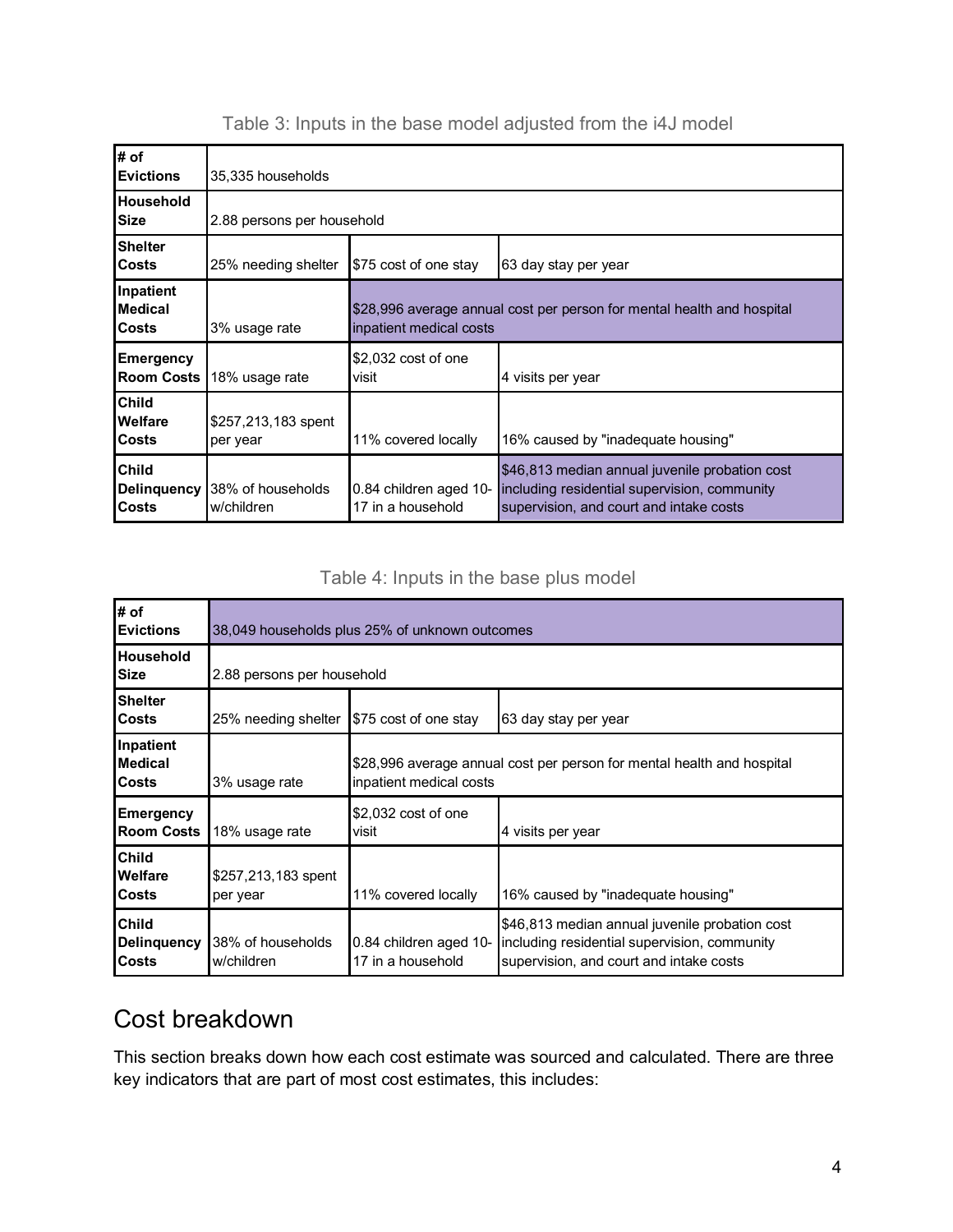- The **number of evicted households** in Harris county was provided by January Advisors for 2019 and 2020 from their collection of Harris County Justice of the Peace Court Records.
- The **number of people per household** comes from the ACS 5-year estimate (2014- 2018) for Harris County, Texas.
- The **percentage of annual evictions that result in displacement leading to shelter**  needs. This number is sourced from an estimate in New York City<sup>2</sup>.

For the Base Plus estimate we add 25% more evicted households to the total number to account for those evictions that likely led to a disruption for a household but that were a part of eviction filings labeled "unknown outcome." We do not know what happened in these cases, but it is reasonable to assume the eviction filing led to a disruptive emergency move. We chose 25% as an arbitrary threshold and recognize the actual number of disruptive events may be more or less and were interested in seeing how much costs would be affected with a 25% impact.

<sup>&</sup>lt;sup>2</sup> Estimate from New York City. Source: the Robin Hood Foundation. https://robinhoodorgproduction.s3.amazonaws.com/uploads/2017/04/Metrics-Equations-for-Website\_Sept-2014.pdf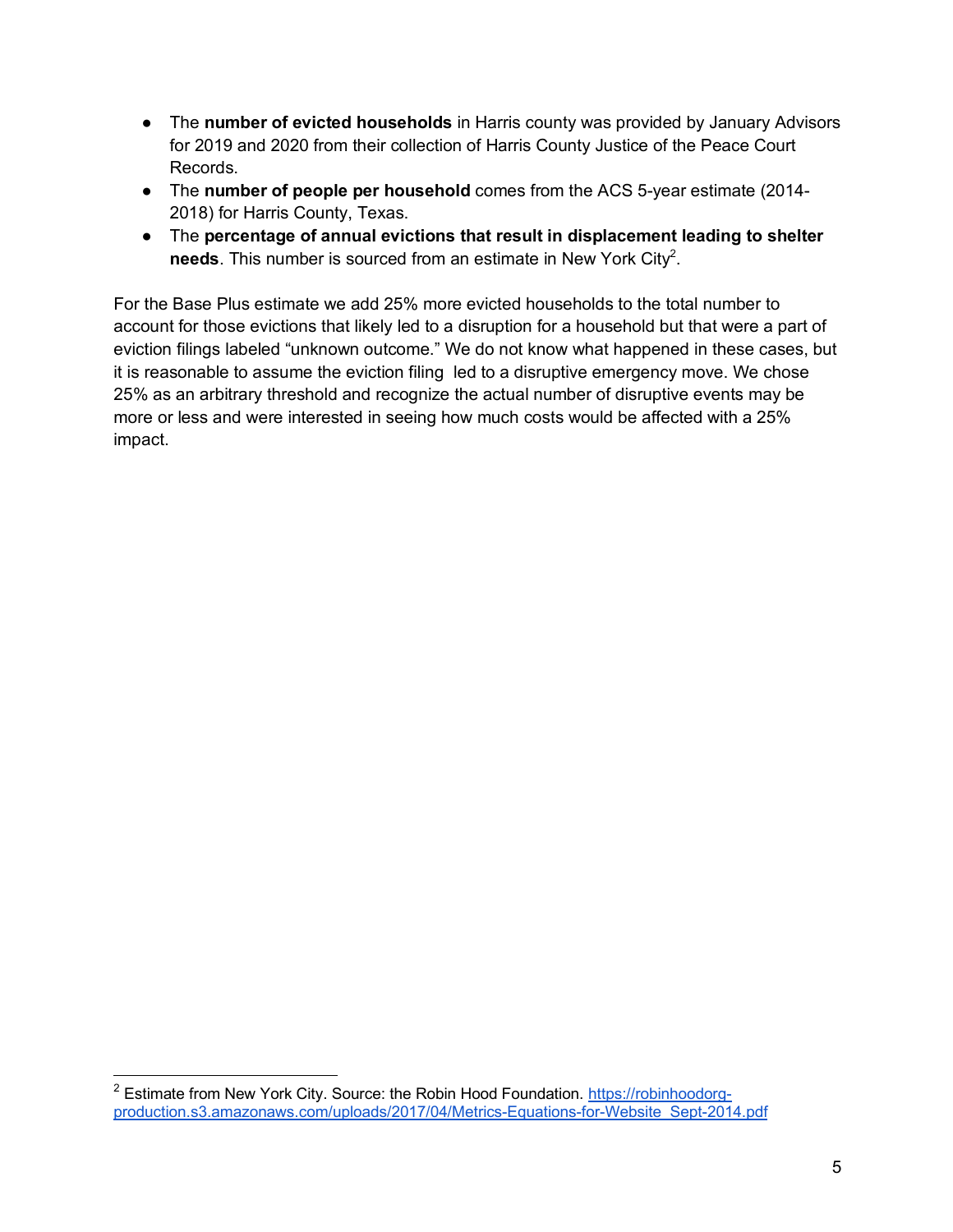#### Shelter Costs

The total shelter cost is calculated by multiplying the total number of evictions, number of people per household, the percentage of evictions leading in displacement leading shelter needs, the cost of a one-day stay in a homeless shelter, and the average number of days per year.

Multiplying the total number of evictions, the number of people per household, and the percent needing emergency shelter, yields 25,441 people in an emergency shelter. The cost per day includes both shelter and food costs, which would be just under \$2 million per day for this population. The average number of days stayed in an emergency shelter is 63 days, however, the median stay is 27 days. This means half of the population currently served has a shorter stay, while some of the people in the shelter, including families, have a much longer stay. Using the median number of days, the total shelter cost for the i4J and Base case is \$51.5 million and \$55.5 million for the Base Plus case, both, less than half the current estimated cost. However, we maintain the average cost in the table since it is more representative of a longer family stay than a single person that may have multiple short bouts at a shelter in a year.

|                  | # of<br>households<br>evicted | # of people per<br>household | % needing<br>shelter | cost of a one-<br>day stay $3$ | # of days<br>stayed per<br>year <sup>4</sup> | <b>Total Shelter</b><br>Cost |
|------------------|-------------------------------|------------------------------|----------------------|--------------------------------|----------------------------------------------|------------------------------|
| i4J              | 35,335                        | 2.88                         | 25%                  | \$75                           | 63                                           | \$120,210,000                |
| <b>Base</b>      | 35,335                        | 2.88                         | 25%                  | \$75                           | 63                                           | \$120,210,000                |
| <b>Base Plus</b> | 38,049                        | 2.88                         | 25%                  | \$75                           | 63                                           | \$129,443,000                |

Table 5: Cost of providing shelter

 $3$  Provided by the Coalition for the Homeless. This estimate includes shelter and food costs.

<sup>&</sup>lt;sup>4</sup> Provided by the Coalition for the Homeless. The average stay a homeless person utilizes an emergency shelter is 63 days while the median is 27 days.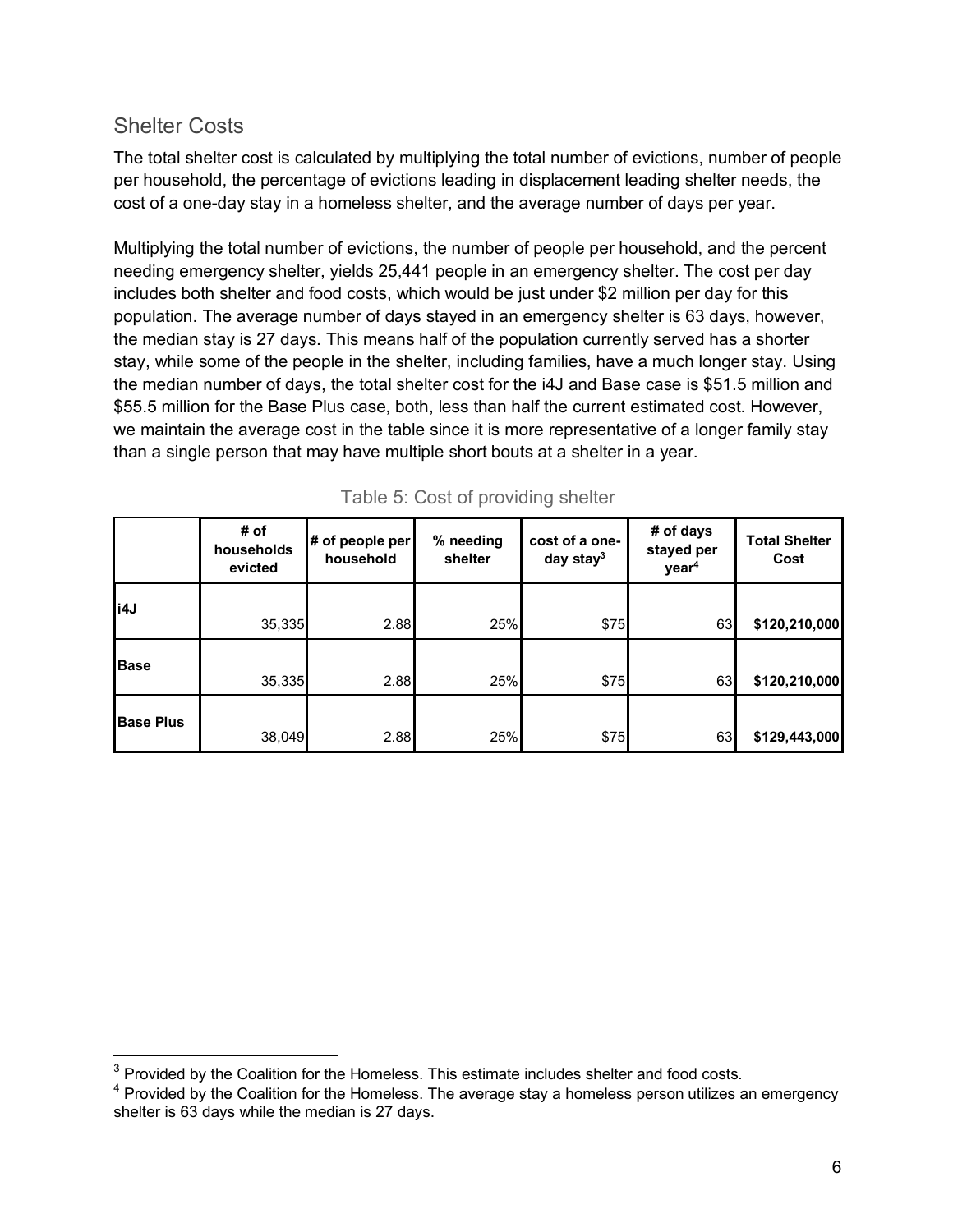#### Inpatient Medical Care Costs

Inpatient medical costs are calculated by multiplying the total number of households evicted, the number of people per household, the percentage of eviction leading to shelter, the usage rate of people utilizing inpatient hospital services, the average cost of an inpatient visit in Texas, and the average number of times a person experiencing homelessness uses inpatient services in one year.

In our base and base plus calculations, we replace the cost of one visit and the number of visits per year with the average annual cost per person for hospital inpatient services (\$19,794) and the average annual cost per person for mental health inpatient costs (\$9,232).

|                      | # of<br>households<br>evicted | # of people<br>per<br>household | % needing<br>shelter | Usage rate <sup>5</sup> | cost of one<br>visit | # of visits<br>per year | <b>Total</b><br>Inpatient<br><b>Medical</b><br>Cost |
|----------------------|-------------------------------|---------------------------------|----------------------|-------------------------|----------------------|-------------------------|-----------------------------------------------------|
| li4J                 | 35,335                        | 2.88                            | 25%                  | 3%                      | \$2,6046             | $7^7$                   | \$13,912,000                                        |
| Base*                | 35,335                        | 2.88                            | 25%                  | 3%                      |                      | \$28,9968               | \$22,131,000                                        |
| <b>Base</b><br>Plus* | 38,049                        | 2.88                            | 25%                  | 3%                      |                      | \$28,996                | \$23,831,000                                        |

Table 6: Cost of providing medical care

<sup>&</sup>lt;sup>5</sup> Provided by the Patient Care Intervention Center for Harris County.

<sup>&</sup>lt;sup>6</sup> Kaiser Family Foundation estimate for the average in Texas. https://www.kff.org/health-costs/stateindicator/expenses-per-inpatient-

day/?currentTimeframe=0&selectedRows=%7B%22states%22:%7B%22texas%22:%7B%7D%7D%7D&s ortModel=%7B%22colId%22:%22Location%22,%22sort%22:%22asc%22%7D

<sup>7</sup> Estimate from Boston: Bharel, Monica, et. al. "Health Care Utilization Patterns of Homeless Individuals in Boston: Preparing for Medicaid Expansion Under the Affordable Care Act." December 2013

<sup>&</sup>lt;sup>8</sup> Provided in memorandum from Harris County Commissioners Court Analyst Office on Homeless Costs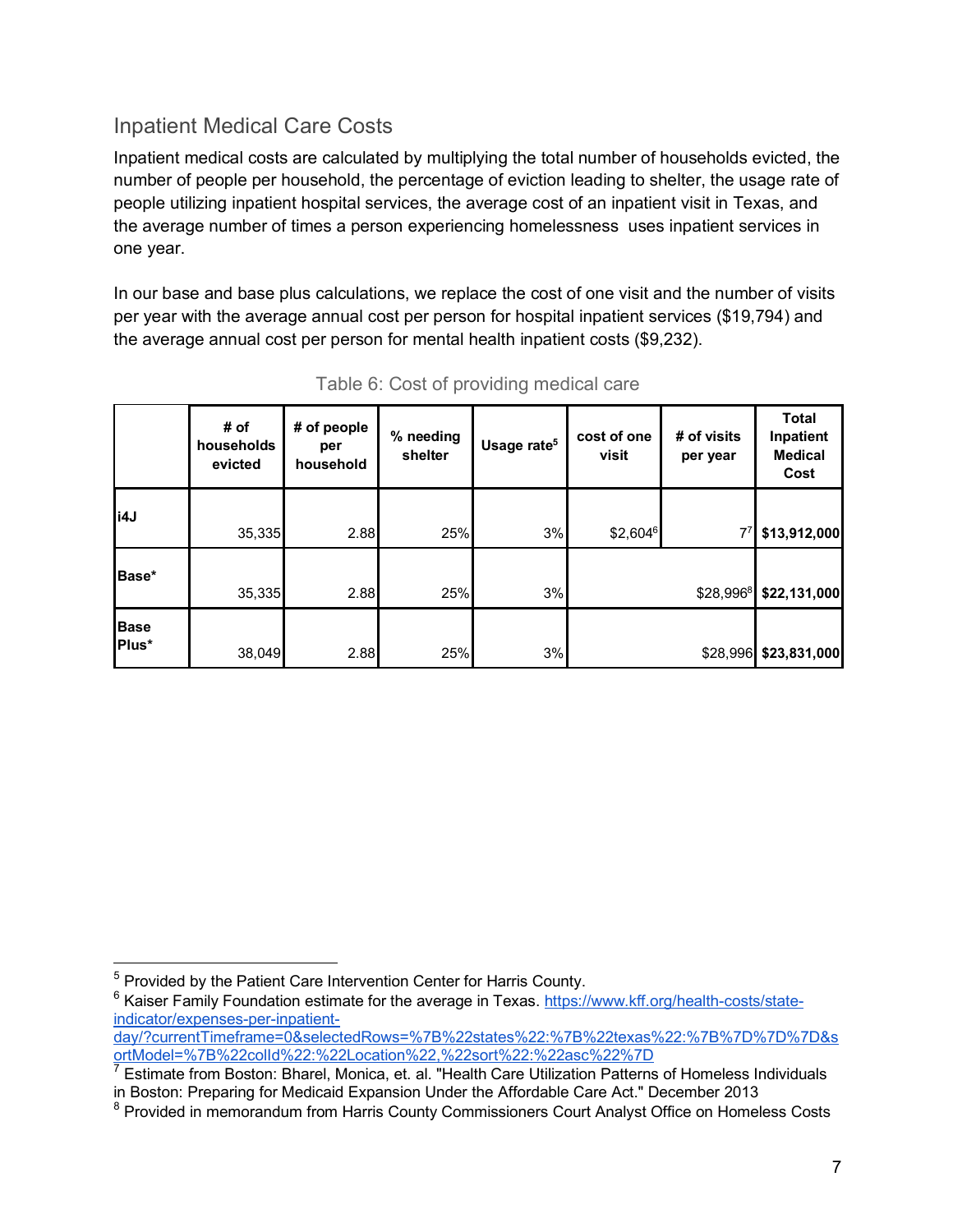## Emergency Room Care Costs

Emergency room care costs are calculated by multiplying across the total number of households evicted, the number of people per household, the percentage of evictions leading to emergency room services, the average cost of one emergency room visit, and the average number of emergency room visits per year for a person experiencing homelessness.

|                  | # of<br>households<br>evicted | # of people<br>per<br>household | % needing<br>shelter | Usage rate <sup>9</sup> | cost of one<br>visit <sup>10</sup> | # of visits<br>per year <sup>11</sup> | <b>Total ER</b><br>Cost |
|------------------|-------------------------------|---------------------------------|----------------------|-------------------------|------------------------------------|---------------------------------------|-------------------------|
| i4J              | 35,335                        | 2.88                            | 25%                  | 17.5%                   | \$2,032                            | 4                                     | \$36,188,000            |
| <b>Base</b>      | 35,335                        | 2.88                            | 25%                  | 17.5%                   | \$2,032                            | $\overline{4}$                        | \$36,188,000            |
| <b>Base Plus</b> | 38,049                        | 2.88                            | 25%                  | 17.5%                   | \$2,032                            | $\overline{4}$                        | \$38,967,000            |

| Table 7: Cost of providing emergency room care |  |  |  |  |
|------------------------------------------------|--|--|--|--|
|------------------------------------------------|--|--|--|--|

<sup>&</sup>lt;sup>9</sup> Provided by the Patient Care Intervention Center for Harris County, Texas. <sup>10</sup> Sourced as a national estimate from the UnitedHealth Group. https://www.unitedhealthgroup.com/content/dam/UHG/PDF/2019/UHG-Avoidable-ED-Visits.pdf

<sup>&</sup>lt;sup>11</sup> Provided by the Patient Care Intervention Center for Harris County, Texas.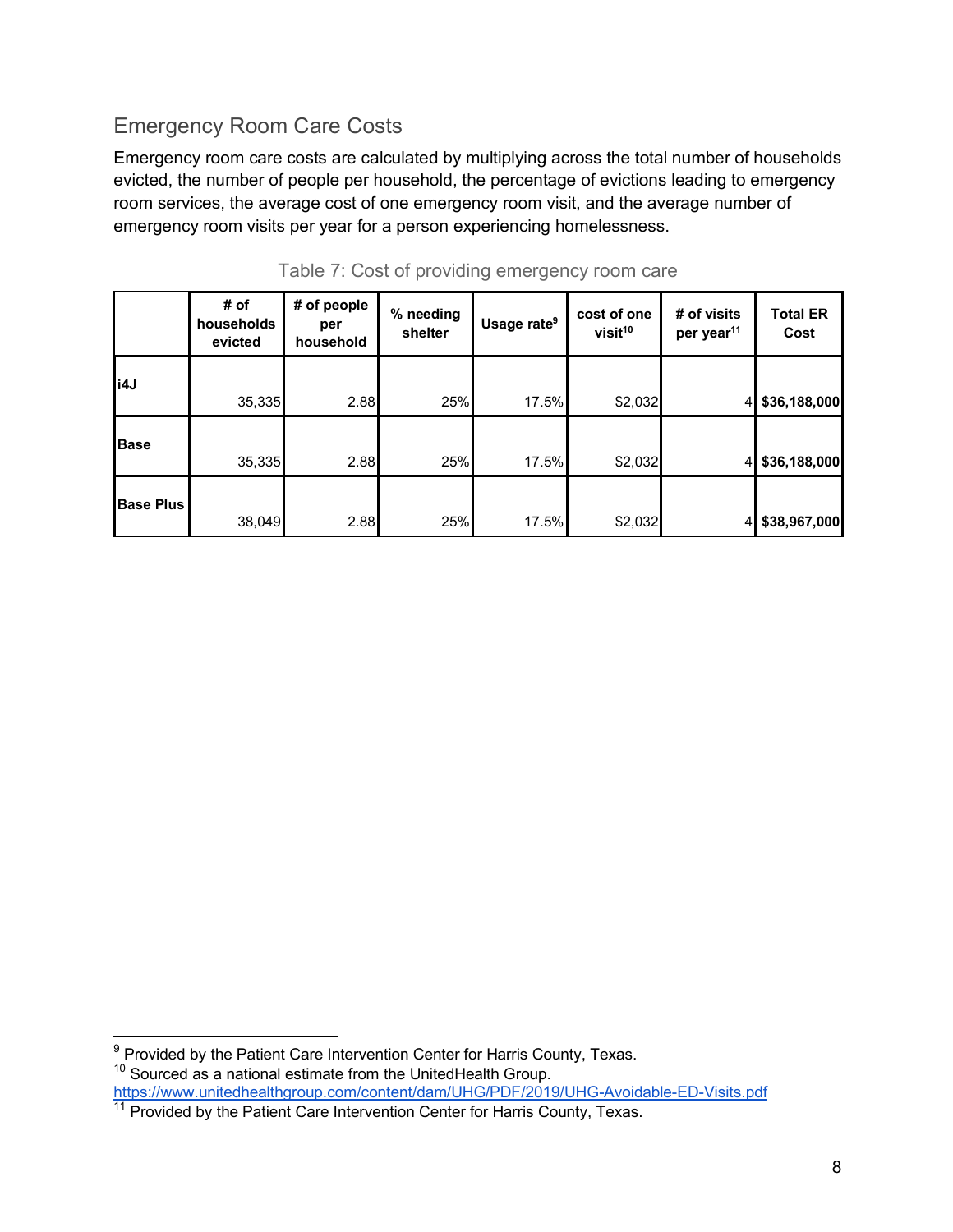## Child Welfare Costs

Child welfare costs are calculated by multiplying the total spending on child welfare in one year (federal, state, and local expenditures), the average percent a county is responsible for, and the percentage of children encountering the child welfare system due to "inadequate housing." Inadequate housing is defined as "homelessness as well as substandard, overcrowded, unsafe, or otherwise inadequate housing facilities that are not appropriate for parents and their children to reside in together.<sup>12"</sup>

|                  | Total spending <sup>13</sup> | % county is<br>responsible for <sup>14</sup> | $%$ from<br>"inadequate<br>housing" <sup>15</sup> | <b>Total Child</b><br><b>Welfare Cost</b> |
|------------------|------------------------------|----------------------------------------------|---------------------------------------------------|-------------------------------------------|
| i4J              | \$257,213,183                | 11%                                          | 16%                                               | \$4,527,000                               |
| <b>Base</b>      | \$257,213,183                | 11%                                          | 16%                                               | \$4,527,000                               |
| <b>Base Plus</b> | \$257,213,183                | 11%                                          | 16%                                               | \$4,527,000                               |

#### Table 8: Cost of providing child welfare services

content/uploads/2018/12/CWFSReportSFY2016\_ChildTrends\_December2018.pdf

<sup>&</sup>lt;sup>12</sup> Fowler, Patrick J., David B. Henry, Michael Schoeny, John Landsverk, Dina Chavira, and Jeremy J. Taylor. "Inadequate housing among families under investigation for child abuse and neglect: Prevalence from a national probability sample." *American journal of community psychology* 52, no. 1-2 (2013): 106- 114. https://pubmed.ncbi.nlm.nih.gov/23702790/

 $13$  Estimated by taking the the total state-level spending for Texas in a Child Trends report and multiplying it by the proportion of Harris county to Texas population in the ACS 2018 5-year (2014-2018) estimate. https://www.childtrends.org/wp-

 $14$  Sourced as the average local/county share in a 2018 Child Trends report. https://www.childtrends.org/wp-

content/uploads/2018/12/CWFSReportSFY2016\_ChildTrends\_December2018.pdf

<sup>15</sup> Fowler, Patrick J., David B. Henry, Michael Schoeny, John Landsverk, Dina Chavira, and Jeremy J. Taylor. "Inadequate housing among families under investigation for child abuse and neglect: Prevalence from a national probability sample." *American journal of community psychology* 52, no. 1-2 (2013): 106- 114. https://pubmed.ncbi.nlm.nih.gov/23702790/